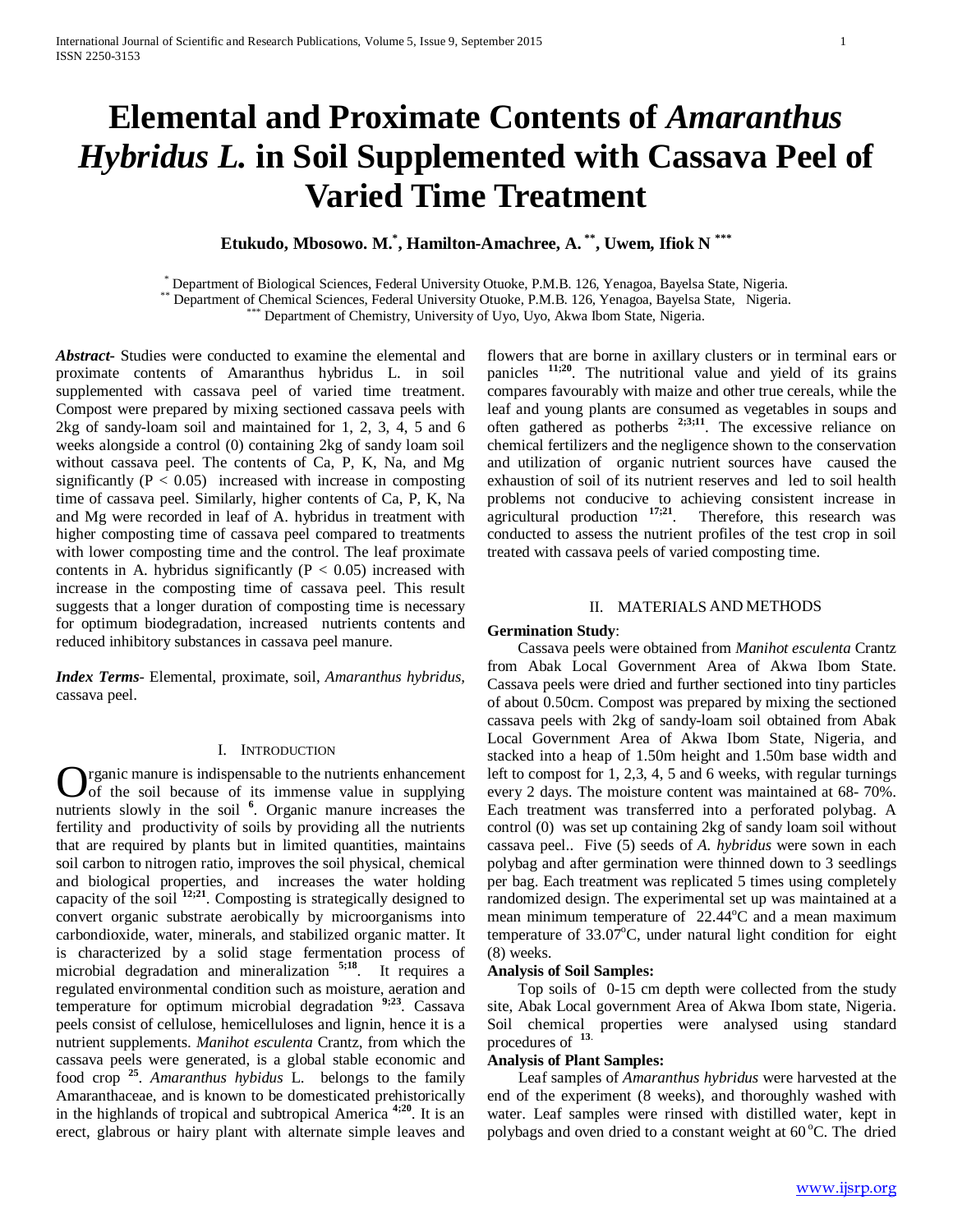leaf samples were macerated to powder form using pestle and mortar and kept in sample bottles for analysis. Mineral and proximate content in leaf samples were determined using standard methods **7;13.**

## **Statistical Analysis**

 Standard errors of the mean values were calculated for the separate readings and data were subjected to analysis of variance (ANOVA) according to the method of **<sup>16</sup>**.

#### III. RESULT AND DISCUSSION

 Table 1 shows the chemical properties of experimental soil before application of cassava peel. The experimental soil was slightly acidic with a pH of 5.40. Abak, the study area is a tropical environment with its characteristic low nutrients contents and strong acidity, which is attributed to high rainfall and consequently leaching of basic cations out of the root zone of soils **17;19.**

 Table 2 shows the chemical properties of experimental soil with cassava peels conditioned for varying duration of time. The contents of calcium, phosphorus, potassium, sodium and magnesium in the experimental soils significantly ( $P < 0.05$ ) increased with increase in composting time of cassava peel. These values were relatively higher than that of the control (0) treatment. Nutrients are released during aerobic decomposition of organic manure **1;24**. The released nutrients together with temperature effects have been identified as contributory factors in the biodegradation of cassava peels by microorganisms **14;22**. Dead plant tissues tend to undergo decay and are transformed into microbial cells and a vast heterogenous body of carbonaceous compounds **<sup>21</sup>**. Therefore, microbial metabolism are enhanced due to the available carbonaceous compounds which leads to increased soil organic matter **<sup>8</sup>** .

 The leaf mineral nutrients contents of *A. hybridus* in soil supplemented with cassava peels conditioned for varying duration of time are presented (Table 3). The high mineral nutrient contents in treatment with higher composting time of cassava peel may be attributed to the conversion of the secondary products in carbon sources for optimum metabolic processes in the test crop. Organic manure playss an important role in supplying the readily plant minerals and in providing better soil conditions **6;23**. Reduction in leaf mineral nutrient content at lower duration of composting time may be due to exhaustion of nutrients in the growth medium and accumulation of growth inhibiting metabolites. Processing and decomposition of cassava peel have been shown to reduce the cyanogenic glucoside to relatively insignificant levels **9;15**.

 Table 4 shows the leaf proximate contents of *A. hybridus* in soil supplemented with cassava peel conditioned for varying duration of time. Higher values of moisture, ash, fat, crude protein, crude fibre and carbohydrate were recorded at higher duration of composting time. Complex molecules such as carbohydrate and proteins play some crucial roles in the body of plants. Enzymes activities and protein synthesis as well as various metabolic processes have been shown to be regulated by nitrogen and carbon **10;22**. The digestion of cellulose and hemicellulose together with the nutrient composition from the organic manure enhance the formation of secondary products **9;24**.

**Table 1: Chemical properties of experimental soil before application of cassava peel**

| Parameters               | Content         |
|--------------------------|-----------------|
| pH                       | $5.40 \pm 0.21$ |
| Organic matter (%)       | $2.20 \pm 0.43$ |
| Total nitrogen (%)       | $1.24 \pm 0.55$ |
| Available phosphorus (%) | $0.97 \pm 0.02$ |
| Calcium $(mg/100g)$      | $5.30 \pm 0.13$ |
| Magnesium (mg/100g)      | $3.52 \pm 0.16$ |
| Sodium $(mg/100g)$       | $2.02 \pm 0.10$ |
| Potassium $(mg/100g)$    | $1.70 \pm 0.25$ |

Mean  $\pm$  standard error from 5 replicates

**Table 2: Chemical properties of experimental soil with cassava peels conditioned for varying duration of time**

| Duration | $\theta$ | 1     | $\overline{2}$ | 3     | 4     | 5     | 6     |
|----------|----------|-------|----------------|-------|-------|-------|-------|
| (wks)    |          |       |                |       |       |       |       |
| Mineral  |          |       |                |       |       |       |       |
| Element  |          |       |                |       |       |       |       |
| (g/kg)   |          |       |                |       |       |       |       |
| Ca       | 5.72     | 6.63  | 6.72           | 7.07  | 7.25  | 7.43  | 7.54  |
|          | $\pm$    | 土     | $\pm$          | $\pm$ | 土     | $\pm$ | 土     |
|          | 0.27     | 0.34  | 0.12           | 0.56  | 0.26  | 0.43  | 0.31  |
| p        | 0.99     | 20.12 | 25.17          | 25.32 | 25.56 | 30.65 | 30.72 |
|          | $\pm$    | 土     | $\pm$          | $\pm$ | $\pm$ | 土     | 土     |
|          | 0.43     | 0.25  | 0.46           | 0.24  | 0.33  | 0.41  | 0.10  |
| K        | 2.83     | 5.26  | 5.43           | 6.64  | 7.43  | 7.84  | 9.13  |
|          | $\pm$    | $\pm$ | $\pm$          | $\pm$ | 土     | $\pm$ | 土     |
|          | 0.17     | 0.20  | 0.35           | 0.15  | 0.07  | 0.12  | 0.27  |
| Na       | 2.23     | 3.20  | 3.17           | 4.14  | 4.30  | 5.20  | 5.85  |
|          | 土        | $\pm$ | $\pm$          | 土     | $\pm$ | $\pm$ | $\pm$ |
|          | 0.33     | 0.16  | 0.20           | 0.34  | 0.25  | 0.42  | 0.36  |
| Mg       | 3.40     | 4.27  | 4.32           | 4.40  | 4.52  | 5.17  | 5.32  |
|          | $\pm$    | 土     | 土              | 土     | 土     | $\pm$ | $\pm$ |
|          | 0.97     | 0.63  | 0.36           | 0.33  | 0.18  | 0.23  | 0.46  |
|          |          |       |                |       |       |       |       |

Mean  $\pm$  standard error from 5 replicates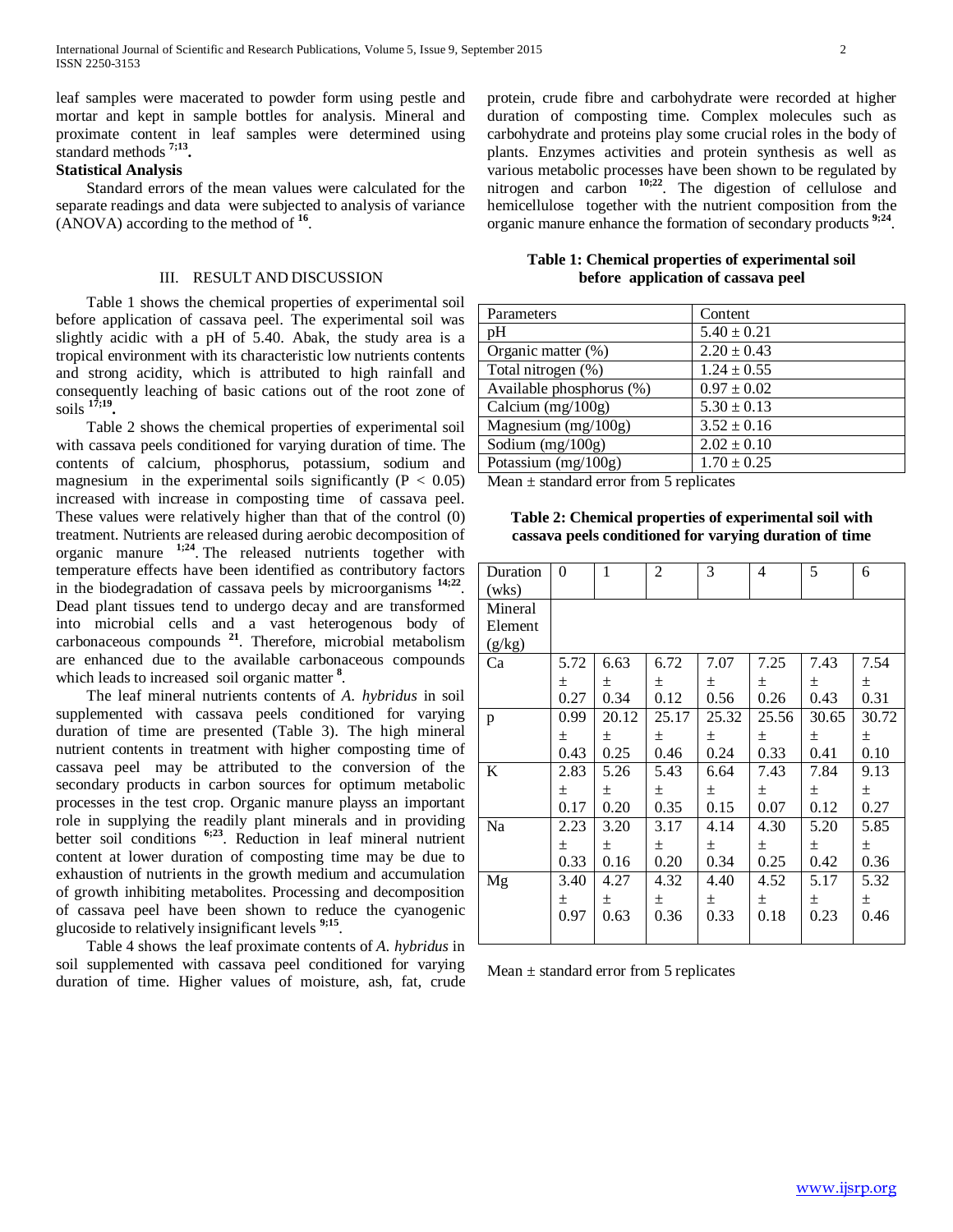| Duration<br>(wks) | $\Omega$   | 1          | $\overline{2}$ | 3          | 4          | 5          | 6          |
|-------------------|------------|------------|----------------|------------|------------|------------|------------|
| Mineral           |            |            |                |            |            |            |            |
| Element           |            |            |                |            |            |            |            |
| (mg/100g)         |            |            |                |            |            |            |            |
| Ca                | 32.12      | 40.27      | 42.14          | 47.66      | 50.42      | 54.20      | 60.32      |
|                   | $\pm 0.28$ | $\pm 0.53$ | $\pm 0.13$     | ± 0.77     | $\pm 0.16$ | ± 0.26     | $\pm 0.20$ |
|                   |            |            |                |            |            |            |            |
| Na                | 4.08       | 6.92       | 8.20           | 10.41      | 10.83      | 11.06      | 12.20      |
|                   | ± 0.53     | $\pm 0.35$ | $\pm 0.20$     | ± 0.64     | ± 0.10     | ± 0.45     | $\pm 0.63$ |
| K                 | 42.81      | 56.21      | 57.34          | 59.17      | 60.22      | 62.08      | 62.96      |
|                   | ± 0.24     | ± 0.74     | ± 0.43         | $\pm 0.30$ | ± 0.36     | $\pm 0.29$ | ± 0.27     |
| Mg                | 180.20     | 221.36     | 221.70         | 223.10     | 227.41     | 228.05     | 230.10     |
|                   | $\pm$ 0.22 | ± 0.36     | $\pm 0.69$     | ± 0.26     | ± 0.54     | ± 0.43     | $\pm 0.13$ |
| P                 | 20.47      | 28.21      | 29.04          | 31.46      | 32.07      | 33.02      | 33.67      |
|                   | 土          | 土          | 土              | 土          | 土          | 土          | 土          |
|                   | 0.66       | 0.43       | 0.29           | 0.36       | 0.47       | 0.19       | 0.39       |
|                   |            |            |                |            |            |            |            |

## **Table 3: Leaf mineral nutrient contents of** *Amaranthus hybridus* **in soil supplemented with cassava peels conditioned for varying duration of time**

Mean  $\pm$  standard error from 5 replicates

# **Table 4: Leaf proximate contents of** *Amaranthus hybridus* **in soil supplemented with cassava peels conditioned for varying duration of time**

| Duration<br>(wks)          | $\theta$   | 1          | 2          | 3          | $\overline{4}$ | 5          | 6          |
|----------------------------|------------|------------|------------|------------|----------------|------------|------------|
| Mineral<br>Element<br>(% ) |            |            |            |            |                |            |            |
| Moisture                   | 15.78      | 22.32      | 25.20      | 27.43      | 30.09          | 42.30      | 46.07      |
|                            | $\pm 0.23$ | ± 0.32     | ± 0.43     | $\pm 0.31$ | ± 0.45         | ± 0.21     | $\pm 0.80$ |
|                            |            |            |            |            |                |            |            |
| Ash                        | 10.33      | 12.24      | 12.39      | 12.67      | 13.04          | 13.93      | 14.62      |
|                            | $\pm 0.42$ | ± 0.65     | $\pm$ 0.32 | ± 0.22     | ± 0.46         | $\pm 0.86$ | $\pm 0.21$ |
| Fat                        | 9.02       | 10.20      | 10.47      | 11.26      | 12.30          | 12.56      | 12.90      |
|                            | $\pm 0.12$ | $\pm$ 0.33 | ± 0.46     | ± 0.54     | ± 0.68         | $\pm 0.35$ | ± 0.66     |
| Crude                      | 17.24      | 20.07      | 21.52      | 22.46      | 23.07          | 24.10      | 25.20      |
| protein                    | $\pm 0.18$ | $\pm 0.23$ | ± 0.56     | ± 0.47     | ± 0.63         | $\pm 0.28$ | $\pm 0.16$ |
| Crude                      | 4.37       | 6.02       | 7.21       | 7.80       | 8.01           | 8.21       | 8.30       |
| fibre                      | $\pm 0.10$ | $\pm 0.19$ | ± 0.43     | ± 0.52     | $\pm 0.09$     | ± 0.33     | ± 0.26     |
|                            |            |            |            |            |                |            |            |
| Carbohy-                   | 5.20       | 7.32       | 10.24      | 12.56      | 12.87          | 15.06      | 21.09      |
| drate                      | $\pm 0.31$ | ± 0.45     | $\pm 0.32$ | $\pm 0.13$ | ± 0.44         | ± 0.31     | $\pm 0.43$ |
|                            |            |            |            |            |                |            |            |

Mean ± standard error from 5 replicates

## IV. CONCLUSION

 This study showed that regular recycling of organic wastes in the soil is the most efficient method of maintaining optimum levels of soil organic matter and agricultural productivity.

## ACKNOWLEDGEMENT

 We wish to appreciate the contributions from Mr. Isaac Udo Isaac, the Senior Technologist, Department of Chemistry, and Mr Awolabi Akeem, Department of Biological Sciences, Faculty of Science, Federal University Otuoke, Bayelsa State. We also acknowledge all authors whose works have been cited as well as incorporated into the references of this paper.